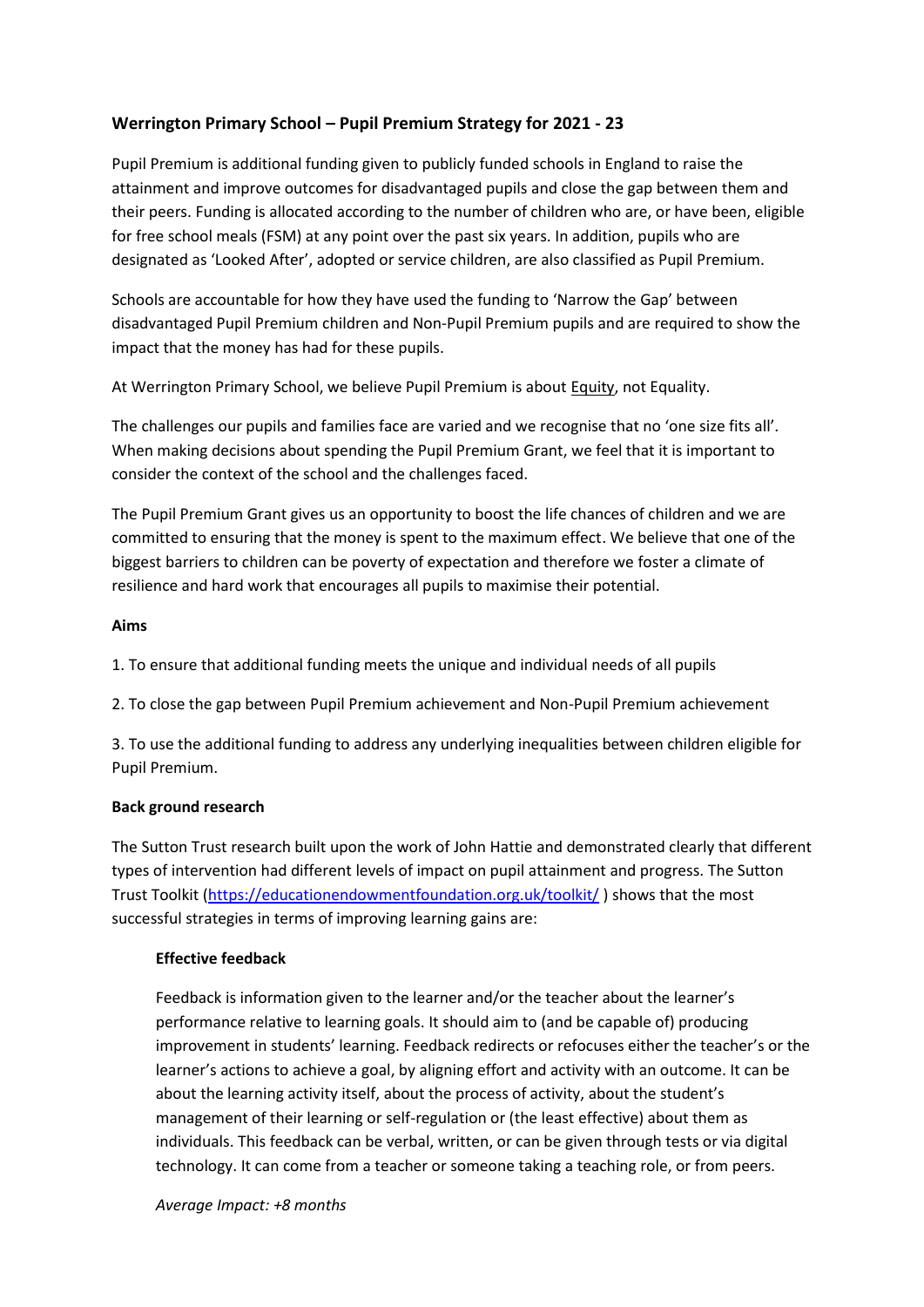#### **Meta-cognition and self-regulation strategies**

Meta-cognition and self-regulation approaches (sometimes known as 'learning to learn' approaches) aim to help learners think about their own learning more explicitly. This is usually by teaching pupils specific strategies to set goals, and monitor and evaluate their own academic development. Self-regulation means managing one's own motivation towards learning. The intention is often to give pupils a repertoire of strategies to choose from during learning activities.

#### *Average Impact: +8 months*

#### **Mastery learning**

Mastery learning breaks subject matter and learning content into units with clearly specified objectives which are pursued until they are achieved. Those who do not reach the required level are provided with additional tuition, peer support, small group discussions, or homework so that they can reach the expected level. Here the use of interventions during lessons to secure deepening of knowledge, skills and understanding. Lower attaining pupils may gain more from this strategy, by as much as one or two months' progress.

#### *Average Impact: +5 months (+7 Months for lower attaining pupils)*

#### **One to One Tuition**

One to one tuition is where a teacher, teaching assistant or other adult gives a pupil intensive individual support. It may be undertaken outside of normal lessons as additional teaching, for example as part of extending school time or summer schools, or as a replacement for other lessons by withdrawing the pupil for extra teaching. Short, regular sessions (about 30 minutes, 3-5 times a week) over a set period of time (6-12 weeks) appear to result in optimum impact. Evidence also suggests tuition should be additional to, but explicitly linked with, normal teaching, and that teachers should monitor progress to ensure the tutoring is beneficial.

*Average Impact: +5 months* 

#### **Reading comprehension**

Reading comprehension approaches to improving reading focus on learners' understanding of the text. They teach a range of techniques that enable pupils to comprehend the meaning of what is written. These approaches appear to be particularly effective for older readers (aged 8 or above) who are not making expected progress.

*Average Impact: +5 months*

#### **Oral language interventions**

Oral language interventions emphasise the importance of spoken language and verbal interaction in the classroom. They are based on the idea that comprehension and reading skills benefit from explicit discussion of either the content or processes of learning, or both. Oral language interventions have some similarity to approaches based on Meta-Cognition, which make talk about learning explicit in classrooms, and to Collaborative Learning approaches, which promote pupils' talk and interaction in groups.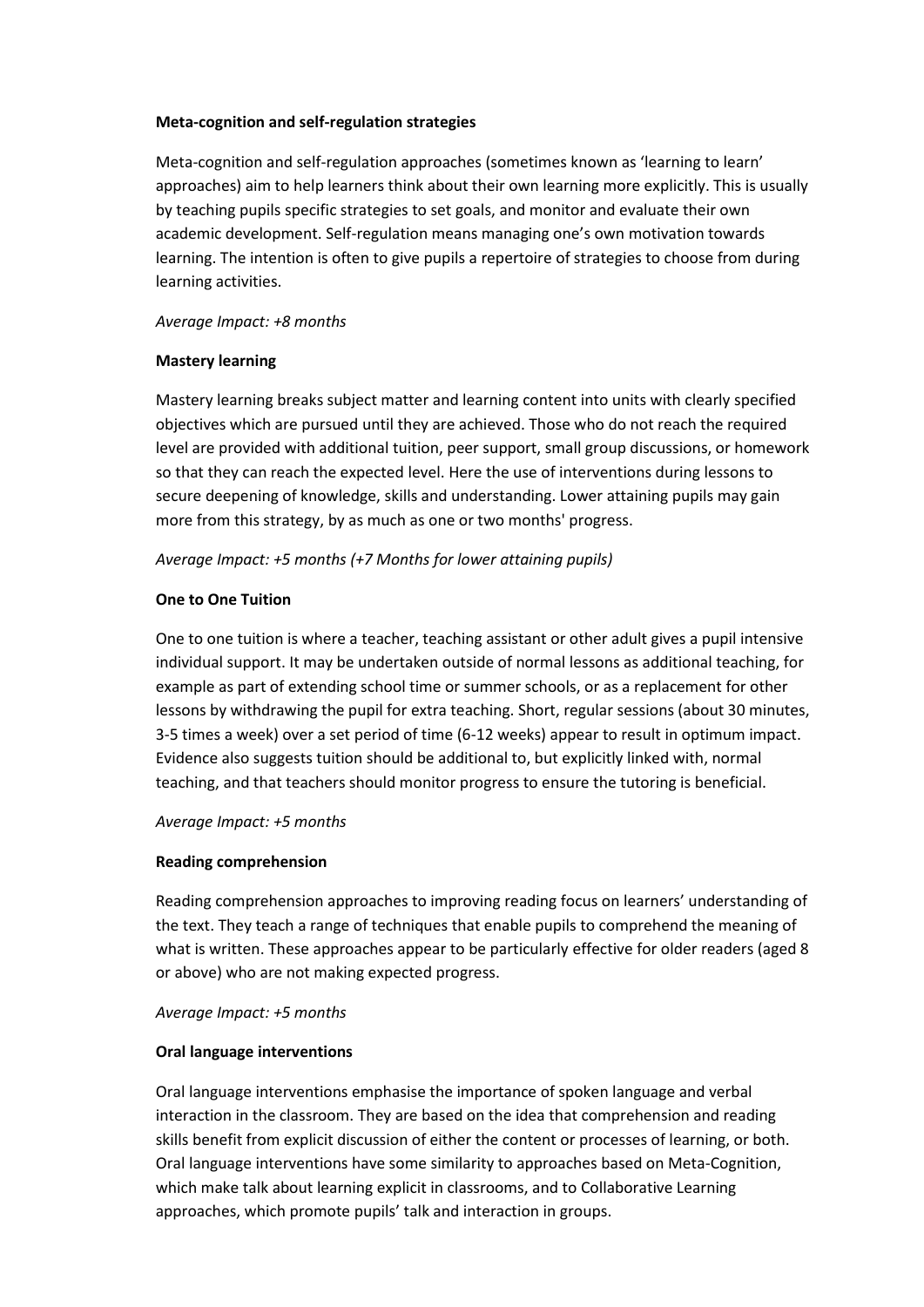#### *Average Impact: +5 months*

### **Collaborative learning**

Collaborative or cooperative learning can be defined as learning tasks or activities where students work together in a group small enough for everyone to participate on a collective task that has been clearly assigned.

### *Average Impact: +5 months*

### **Digital technology**

The use of digital technologies to support learning. Approaches in this area can be made using programs for students, where learners use technology in problem solving or more open-ended learning – eg Use of 3-D printing

*Average impact +4 months*

### **Pupil Premium Qualification Criteria**

Schools are allocated an additional £1320 (2018/19) per pupil registered as Pupil Premium. In addition to 'Looked After', adopted and service children, families qualify if they are in receipt of any of the following:

- **Income Support**
- **Income-based Jobseekers Allowance**
- **Income-related Employment and Support Allowance**
- Support under part VI of the Immigration and Asylum Act 1999
- **The guaranteed element of state Pension Credit**
- Child Tax Credit (provided you're not also entitled to Working Tax Credit and have an annual gross income of no more than £16190)
- Working Tax Credit run-on paid for 4 weeks after you stop qualifying for Working TaxCredit or Universal Credit

| <b>Disadvantaged pupils</b>                                                                                                                                                                       | <b>Pupil premium per</b><br>pupil |
|---------------------------------------------------------------------------------------------------------------------------------------------------------------------------------------------------|-----------------------------------|
| Pupils in year groups reception to year 6 recorded as Ever 6<br><b>FSM</b>                                                                                                                        | £1,320                            |
| Looked-after children (LAC) defined in the Children Act 1989<br>as one who is in the care of, or provided with<br>accommodation by, an English local authority                                    | £1,900                            |
| Children who have ceased to be looked after by a local<br>authority in England and Wales because of adoption, a<br>special guardianship order, a child arrangements order or a<br>residence order | £1,900                            |
| <b>Service Children</b>                                                                                                                                                                           | <b>Pupil premium per</b><br>pupil |
| Pupils in year groups reception to year 11 recorded as Ever<br>6 Service Child or in receipt of a child pension from the<br>Ministry of Defence                                                   | £300                              |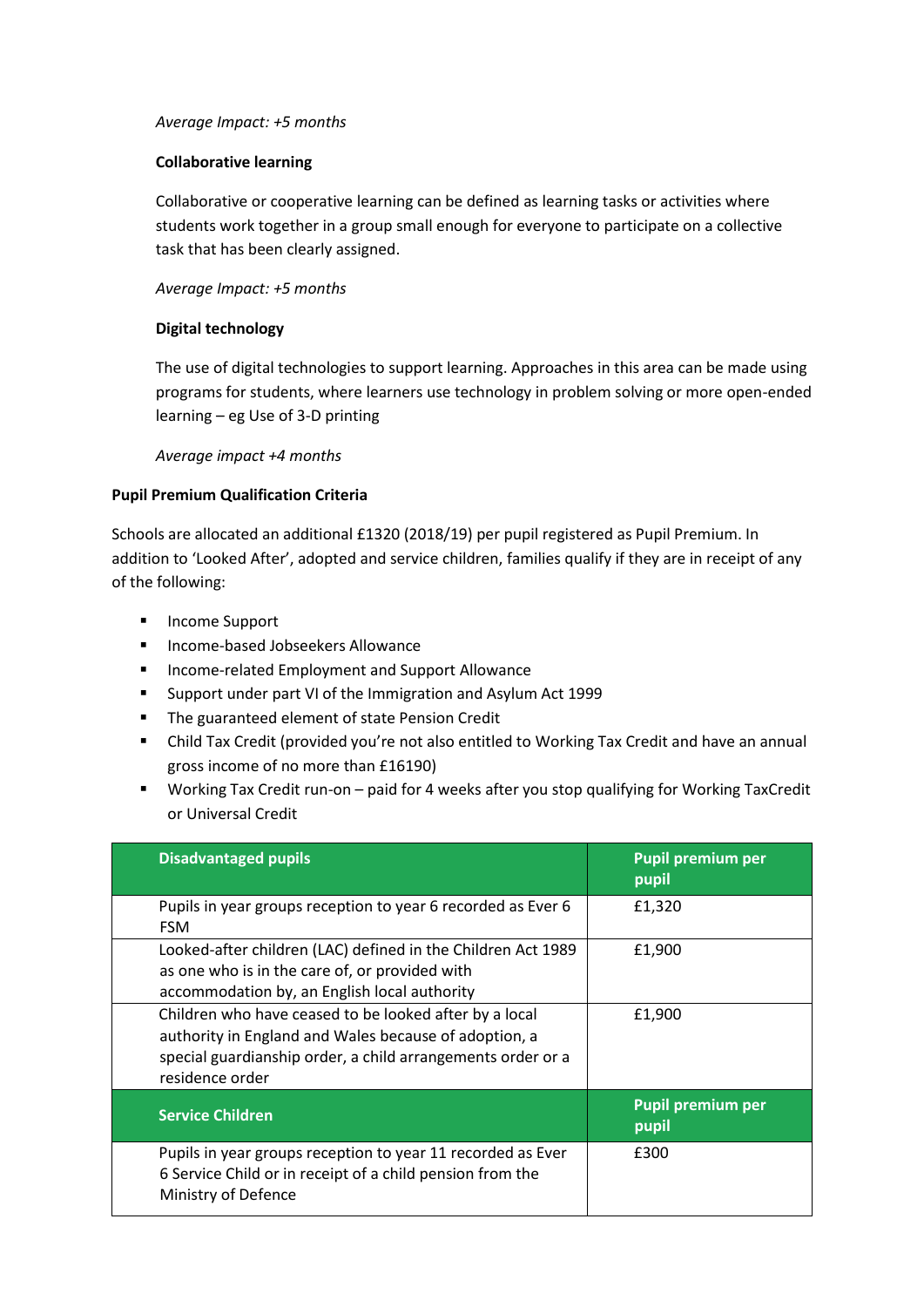The school urges and supports all families that qualify to apply so that the school can claim their £1320s, releasing much needed funding to benefit the children. An application form is available on our website and our office staff will support any parent to fill it in.

**At Werrington, we have identified the following 'barriers to learning' for many of our Pupil Premium pupils:**

- **Lack of cultural capital/ expectations/ self-belief - narrow experience of life outside school;**
- **Emotional barriers to learning:**
- **low aspirations and/or low self-expectations from pupils and parents**
- **Language poor environments;**
- **Attendance and punctuality issues;**
- **poor literacy/numeracy levels - less support at home (with school work)**
- **Broken family structures – family stress and low resilience**
- **Socio-economic disadvantage i.e. poverty**
- **Safeguarding and welfare issues which may lead to Social Services involvement**

Using both evidence-informed research and our knowledge of the needs of our pupils, we have identified the following

**1. Improve the progress made by all, particularly the disadvantaged with low and high prior attainment** - Knowledge of starting points will enable staff to target the curriculum and their teaching approaches to maximise the potential for progress. Accountability for progress from starting points is improved. Targeted support will improve outcomes for disadvantaged pupils

- Data knowledge to enrich quality teaching
- **Pupil Progress Meetings identify disadvantaged pupils to ensure teaching is adapted** accordingly
- Use the facilities and expertise of PET to help raise pupils' aspirations
- Metacognition (Learning how to learn) to be discussed and modelled across the whole school
- 'Retrieval Practice' embedded across the school
- 'Mastery' learning to be enhanced and embedded across the curriculum
- **•** Develop use of/access to latest digital technology
- **Extend opportunities for reasoning and problem solving through STEM activities**

# **2. Increased attendance rates and reduced lateness for disadvantaged pupils** - Attendance is key to progress

- Weekly monitoring/analysis of class attendance
- Providing appropriate support to help parents ensure that their child attends school regularly and on time

**3. To identify and use strategies to close the gap between Pupil Premium and non-Pupil Premium; disadvantaged and non-disadvantaged** - Highly trained staff provide support and deliver interventions enabling pupils to catch up. Pupils need to be ready to learn and demonstrate appropriate learning behaviours so that they can access the curriculum.

**Targeted support from Teaching Assistant and external agencies to deliver interventions**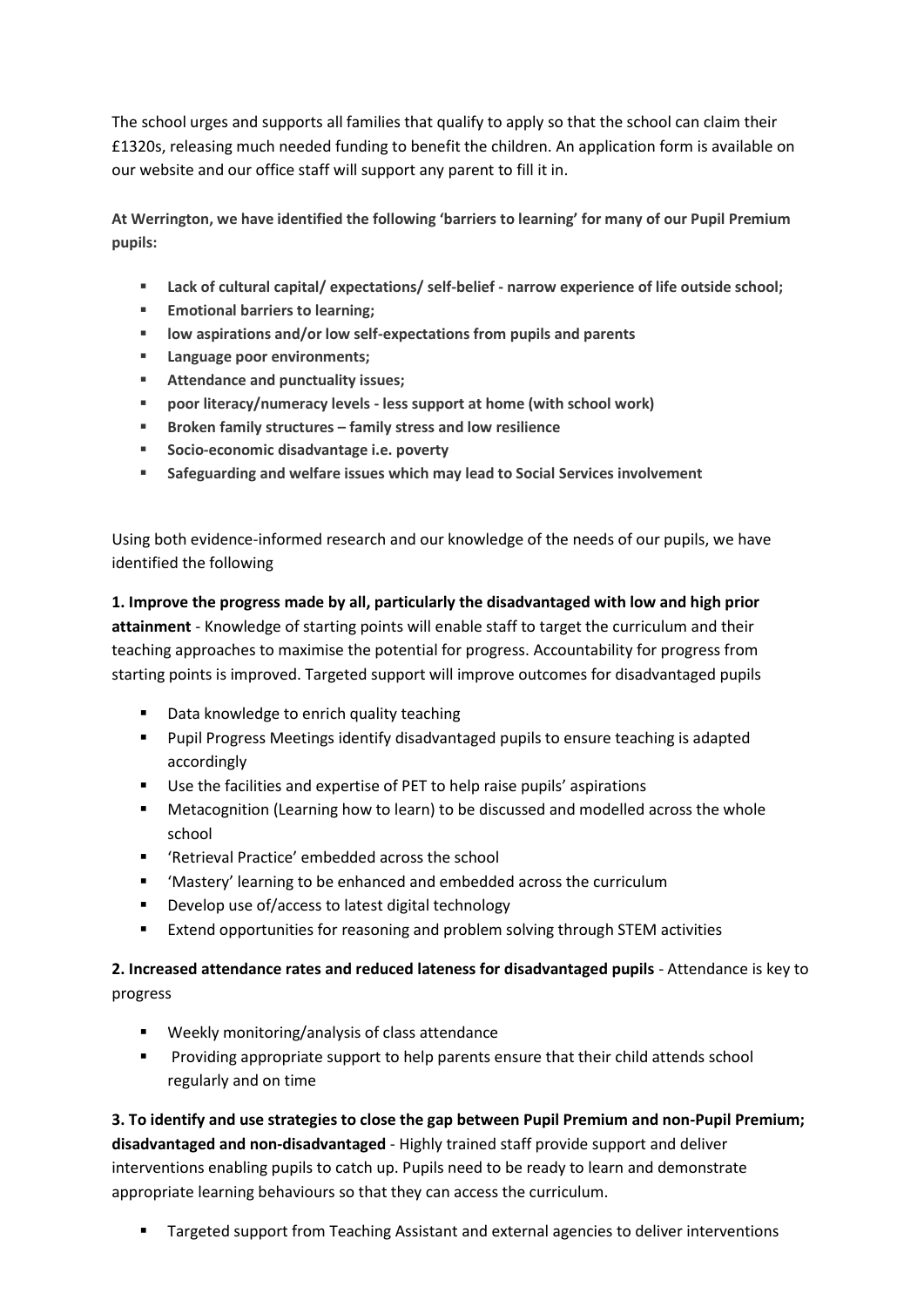- 1:1 reading comprehension support
- **Speech and language support**
- **Specialist staff to provide behaviour support for individual and groups of pupils**
- **•** One-to-one tuition used as appropriate
- Oral language interventions to be embedded across EYFS and developed across KS1
- **Phonics 'catch up' interventions**

**4. The self-awareness and confidence of disadvantaged pupils has improved** - Pupils that are engaged with their education and are motivated to learn will achieve better outcomes. Remove where possible physical barriers that exist to enable pupils to be ready to learn

- Enrichment activities visits, trips, cultural events, specialist tuition
- Collaborative learning opportunities provided across year group/school/groups of schools
- Specific support for pupils to be 'ready for learning' i.e.
- Wellbeing support provided Continue to build capacity in anticipation of increased need
- **Transition support across year groups and phases**

**5. Increase parental involvement** - Evidence suggests parental support has the greatest impact on a child's academic success

- **Parent workshops, SATs support, fetes, exhibitions**
- **Development of a parent/community room**
- Maintain effective parental communication dojo, social media, website
- Parental support, including mental health and wellbeing support

**6. Provide a safe and engaging environment to improve behaviour at play time/Lunch time** - Pupils who have active and engaged lunchtimes and playtimes will ready to learn and have a greater ability to engage with learning. Teaching Assistants who support children in the classroom will provide a seamless transition between structured and unstructured times

- **IMPROVE and increase the equipment available.**
- Alter the playground use to maximise space.
- Employ Teaching Assistants to provide support/purposeful activities at lunchtimes
- **IMPROVEMENTS TO the 'dining experience' of pupils**

## **7. Emotional Support** –

- A Counsellor will support any pupils to help remove barriers to their learning
- Development of Wellbeing/Nurture Room to host emotional wellbeing activities/support
- Providing a 'Wellbeing Mentor' to support pupils with emotional/mental health needs
- **Provide CPD for all staff and volunteers to support children's emotional needs**
- Use of 'Creative Education' resources
- $\blacksquare$  Build capacity of the team recruit additional workers
- Assistant Headteacher to oversee and deliver mental health/wellbeing initiatives for pupils and parents

# **8. To monitor and review interventions and actions taken to ensure that disadvantaged pupils have made accelerated progress** –

 Ensure that our use of Pupil premium funding is effective and provides good value for money